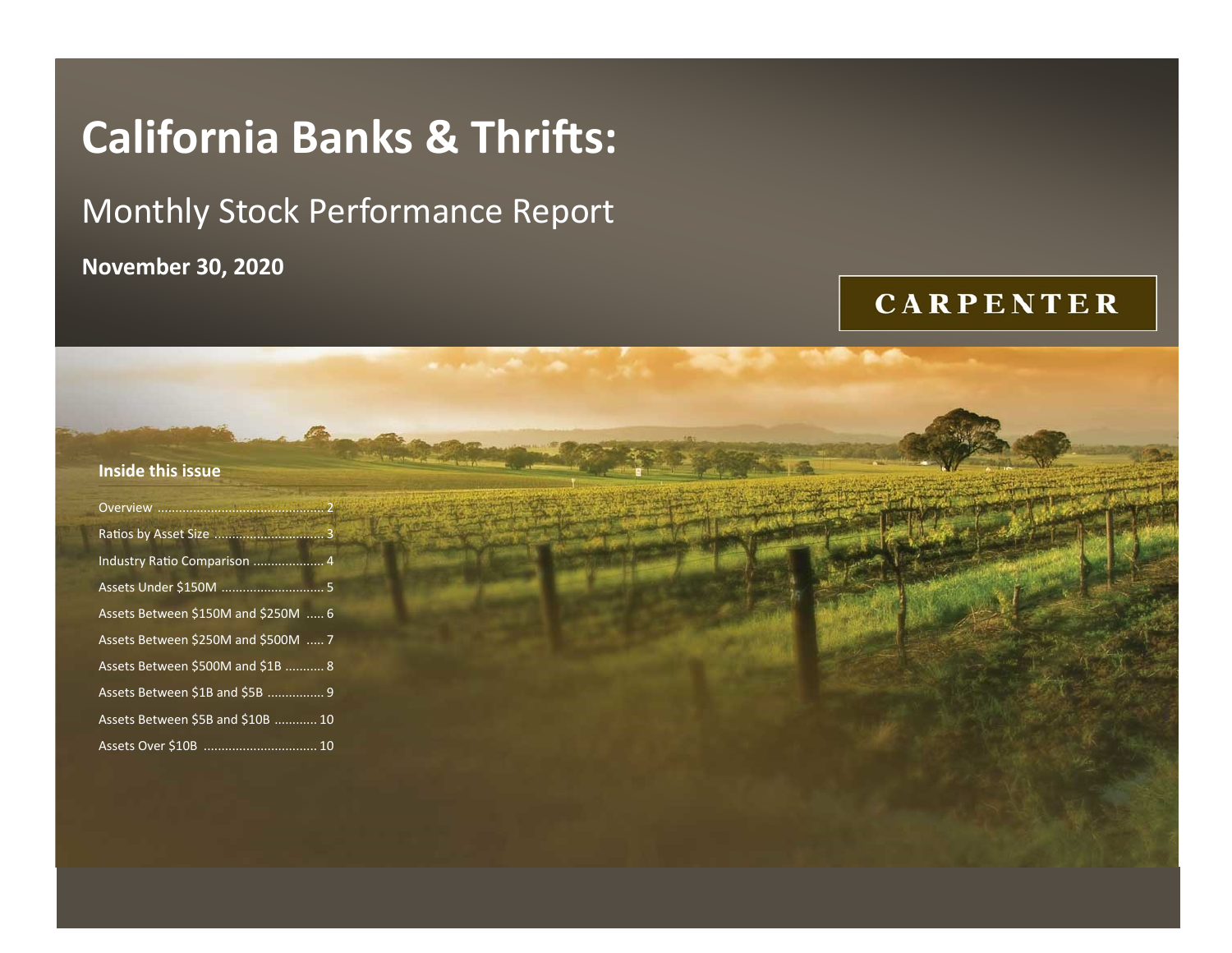## MONTHLY STOCK PERFORMANCE REPORT OVERVIEW OF MARKET PERFORMANCE BY PEER GROUP **California Banks & Thrifts: Overview of**

As of November 30, 2020, the number of California banks and thrifts in the Monthly Stock Report dropped by one, as Seacoast Commerce Banc Holdings (SCBH) was acquired by Missouri-based Enterprise Financial Services Corp. Group composition for the remaining 88 institutions was unchanged during the period.

#### **Under \$150M — 2 Institutions**

Group count and composition of publicly-traded banks with assets under \$150M held constant over the period. Of the two banks in this asset category, one (CABB) reported monthly price gain of over 10%, and the other had no price change. The Price-to-Tangible-Book Value (P/TBV) and Price-to-LTM Earnings (P/E) ratios were not reported for either of the two banks.

#### **\$150M-\$250M — 4 Institutions**

Group count and composition for publicly-traded banks in the \$150M—\$250M asset range were unchanged during the period. Of the 4 banks in this asset category, 2 reported monthly price gains, 1 reported price decline and 1 had no price change. No bank reported monthly price gain of over 10% during the period. Average P/TBV ratio, reported for two of the four banks in this asset group, was up, ending the month at 1.00x compared to 0.97x at prior monthend. Average P/E ratio reported for one of the four banks was up, ending the month at 20.51x, compared to 17.09x at prior month-end.

#### **\$250M-\$500M —19 Institutions**

Group count and composition for publicly-traded banks in the \$250M—\$500M asset range were unchanged during the period. Of the 19 banks in this asset category, 14 reported monthly price gains, 3 reported price declines., and 2 had no price change. Seven banks (CCBC, CMUV, CRSB, CYSM, EDVR, MVLY, and RWCB) reported monthly price gain of over 10% during the period. Average P/TBV and average P/E ratios for the group were both up, ending the month at 0.83x and 10.62x, respectively, compared to 0.78x and 10.01x, respectively, at prior month-end.

### **CARPENTER**

## **Market Performance by Asset Group for November 2020**

#### **\$500M-\$1B —12 Institutions**

Group count and composition for publicly-traded banks in the \$500M—\$1B asset range were unchanged during the period. All 12 banks in this asset group reported monthly price gains. Seven banks (ARBV, CBYA.A, CFST, FISB, PBNK, PEBN, and USMT) reported monthly price gains of over 10% during the period. The group's average P/TBV and average P/E ratios were up, ending the month at 0.96x and 11.18x, respectively, compared to 0.86x and 10.09x, respectively, at prior month-end.

#### **\$1B-\$5B —33 Institutions**

Group count and composition for publicly-traded banks in the \$1B—\$5B asset category changed during the period as one bank (SCBH) was acquired. Of the remaining 33 banks in this category, 32 reported monthly price gains, while 1 reported price decline. 26 banks reported monthly price gains of over 10% during the period. The group's average  $P/TBV$  and average  $P/E$  ratios were both up, ending the month at 1.05x and 12.85x, respectively, compared to 0.90x and 10.51x, respectively, at prior month-end.

#### **\$5B-\$10B — 8 Institutions**

Group count and composition for publicly-traded banks in the \$5B—\$10B asset category were unchanged during the period. All 8 banks in this asset category reported monthly price gains during the month. Three banks (BANC. FFWM, and TCBK) reported monthly price gains of over 10% during the period. The group's average P/TBV and average P/E ratios were both up, ending the month at 1.15x and 12.24x, respectively, compared to 1.05x and 11.26x, respectively, at prior month-end.

#### **Over \$10B — 10 Institutions\***

Group count and composition for publicly-traded banks with assets over \$10B held constant during the period. All 10 banks in this asset category reported monthly price gains. Seven banks (AX, CATY, EWBC, HOPE, PACW, PPBI, and SIVB) reported monthly price gains of over 10% during the period. The group's average P/TBV and average P/E ratios were both up, ending the month at 1.55x and 13.50x, respectively, compared to 1.37x and 12.14x, respectively, at prior month-end.

*\*Excludes Wells Fargo & Company (WFC)*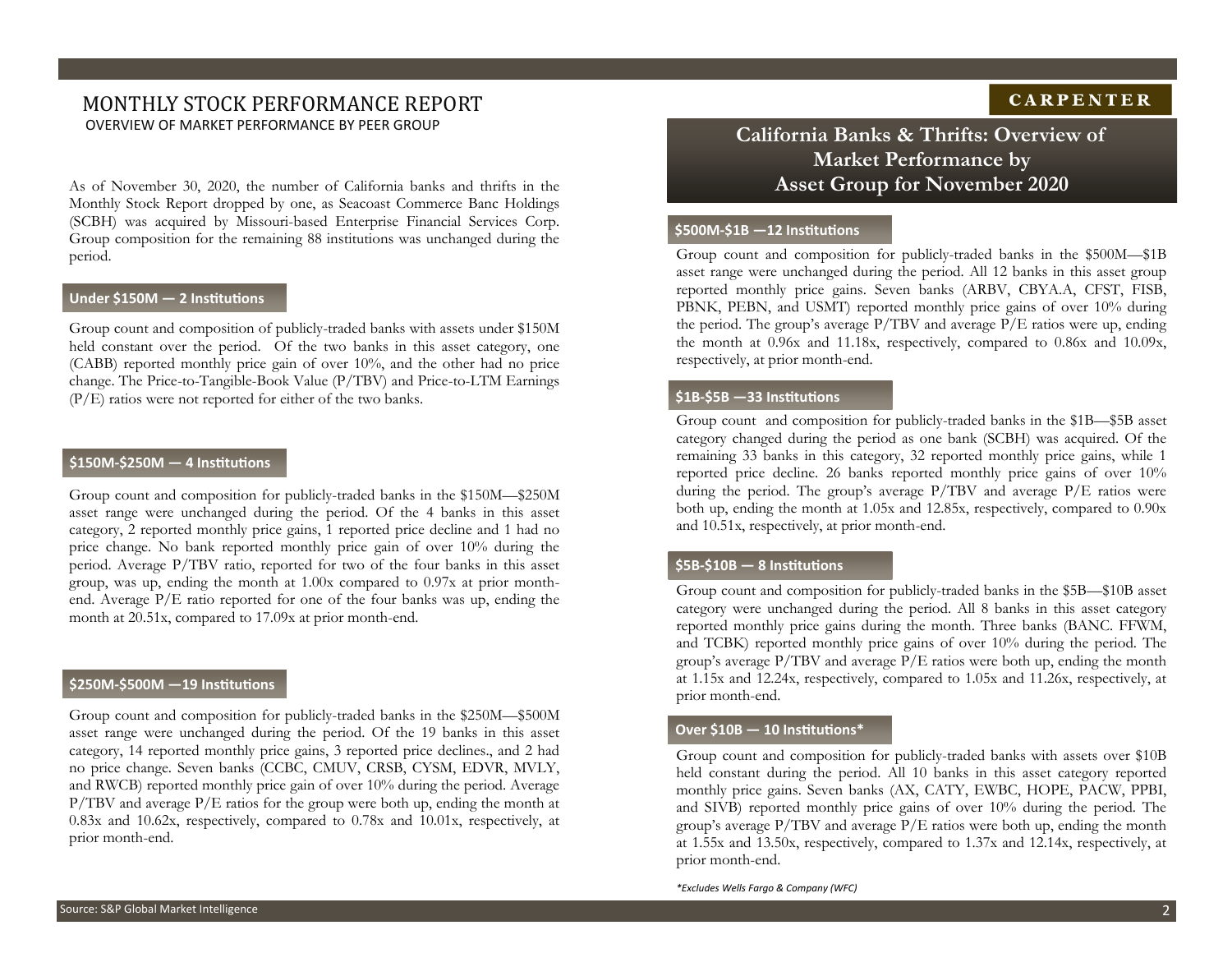#### MONTHLY STOCK PERFORMANCE REPORT EARNINGS AND BOOK VALUE RATIOS BY SIZE

|                                          |                     |                   | Average LTM P/E Ratio (x)                        |                  |          |           |                              |                    |                   | <b>Average P/TBV Ratio (x)</b> |                                                  |          |           |
|------------------------------------------|---------------------|-------------------|--------------------------------------------------|------------------|----------|-----------|------------------------------|--------------------|-------------------|--------------------------------|--------------------------------------------------|----------|-----------|
|                                          |                     |                   | Previous                                         |                  | % Change | % Change  |                              |                    |                   | Previous                       |                                                  | % Change | % Change  |
|                                          |                     | 11/30/2020        | Month                                            | 12/31/2019       | Monthly  | YID       |                              |                    | 11/30/2020        | Month                          | 12/31/2019                                       | Monthly  | YID       |
| <b>Total Assets:</b>                     |                     |                   |                                                  |                  |          |           | <b>Total Assets:</b>         |                    |                   |                                |                                                  |          |           |
| \$150M - \$250M                          |                     | 20.51             | 17.09                                            | 15.47            | 20.03%   | 32.60%    |                              | \$150M - \$250M    | 1.00              | 0.97                           | 1.21                                             | 3.47%    | $-16.82%$ |
| \$250M - \$500M                          |                     | 10.62             | 10.01                                            | 14.43            | 6.12%    | $-26.40%$ |                              | \$250M - \$500M    | 0.83              | 0.78                           | 1.16                                             | 7.05%    | $-28.22%$ |
| \$500M - \$1Bn                           |                     | 11.18             | 10.09                                            | 13.27            | 10.73%   | $-15.75%$ |                              | \$500M - \$1Bn     | 0.96              | 0.86                           | 1.31                                             | 11.59%   | $-26.63%$ |
| \$1Bn - \$5Bn                            |                     | 12.85             | 10.51                                            | 12.78            | 22.28%   | 0.55%     |                              | \$1Bn - \$5Bn      | 1.05              | 0.90                           | 1.43                                             | 16.59%   | $-26.87%$ |
| \$5Bn - \$10Bn                           |                     | 12.24             | 11.26                                            | 14.70            | 8.73%    | $-16.73%$ |                              | \$5Bn - \$10Bn     | 1.15              | 1.05                           | 1.62                                             | 9.55%    | $-29.12%$ |
| Over \$10Bn                              |                     | 13.50             | 12.14                                            | 13.93            | 11.25%   | $-3.12%$  |                              | Over \$10Bn        | 1.55              | 1.37                           | 1.88                                             | 13.26%   | $-17.55%$ |
| 25.0x<br>20.0x<br>15.0x<br>10.0x<br>5.0x | $$150M -$<br>\$250M | \$250M-<br>\$500M | \$500M-\$1Bn \$1Bn-\$5Bn \$5Bn-\$10Bn Over\$10Bn |                  |          |           | 2.0x<br>1.5x<br>1.0x<br>0.5x | \$150M -<br>\$250M | \$250M-<br>\$500M | $\bullet$                      | \$500M-\$1Bn \$1Bn-\$5Bn \$5Bn-\$10Bn Over\$10Bn |          |           |
|                                          |                     |                   | $P/E$ Ratio                                      | ● Previous Month |          |           |                              |                    |                   | $\blacksquare$ P/TBV Ratio     | ● Previous Month                                 |          |           |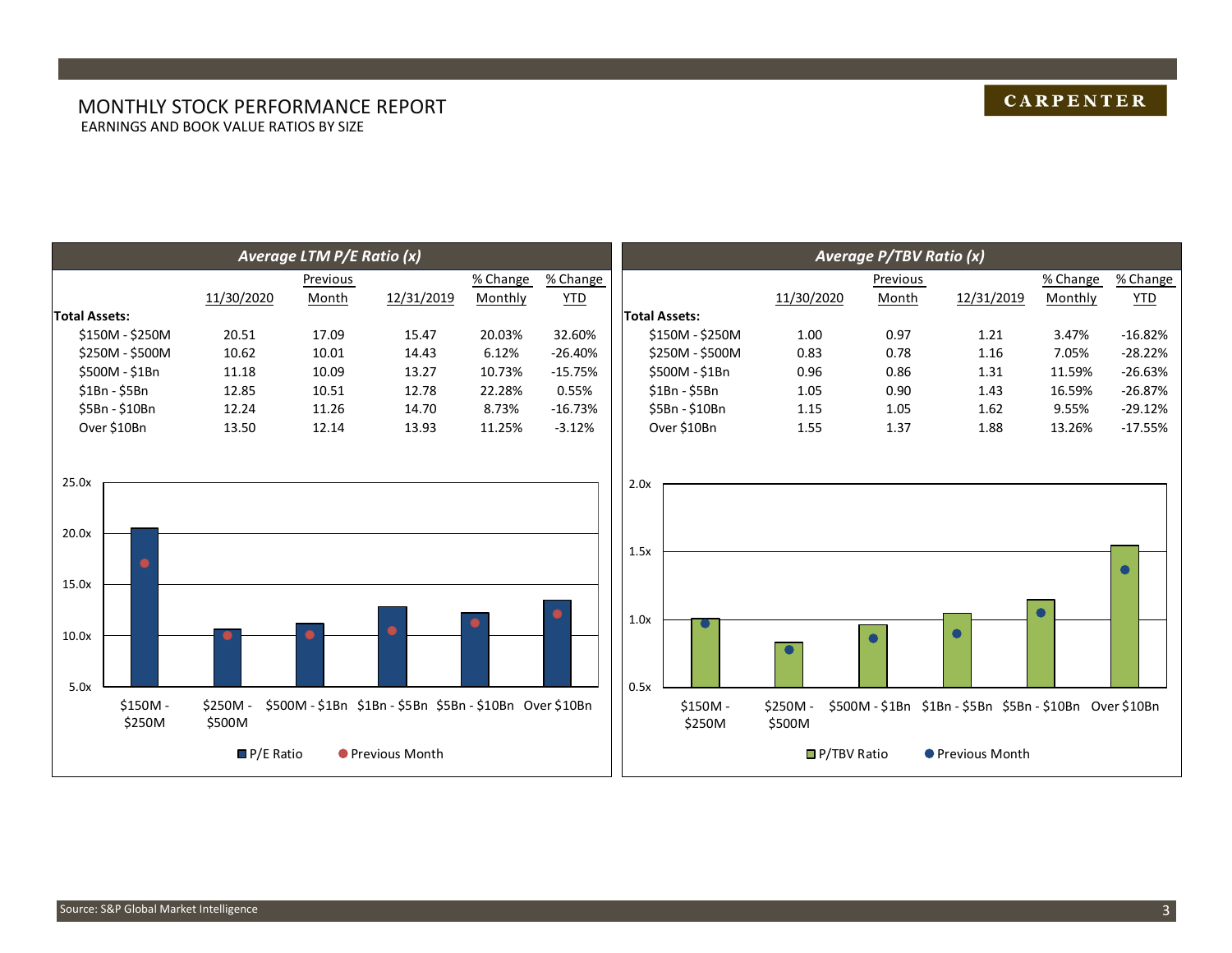#### MONTHLY STOCK PERFORMANCE REPORT INDUSTRY-WIDE RATIO COMPARISON

### **CARPENTER**

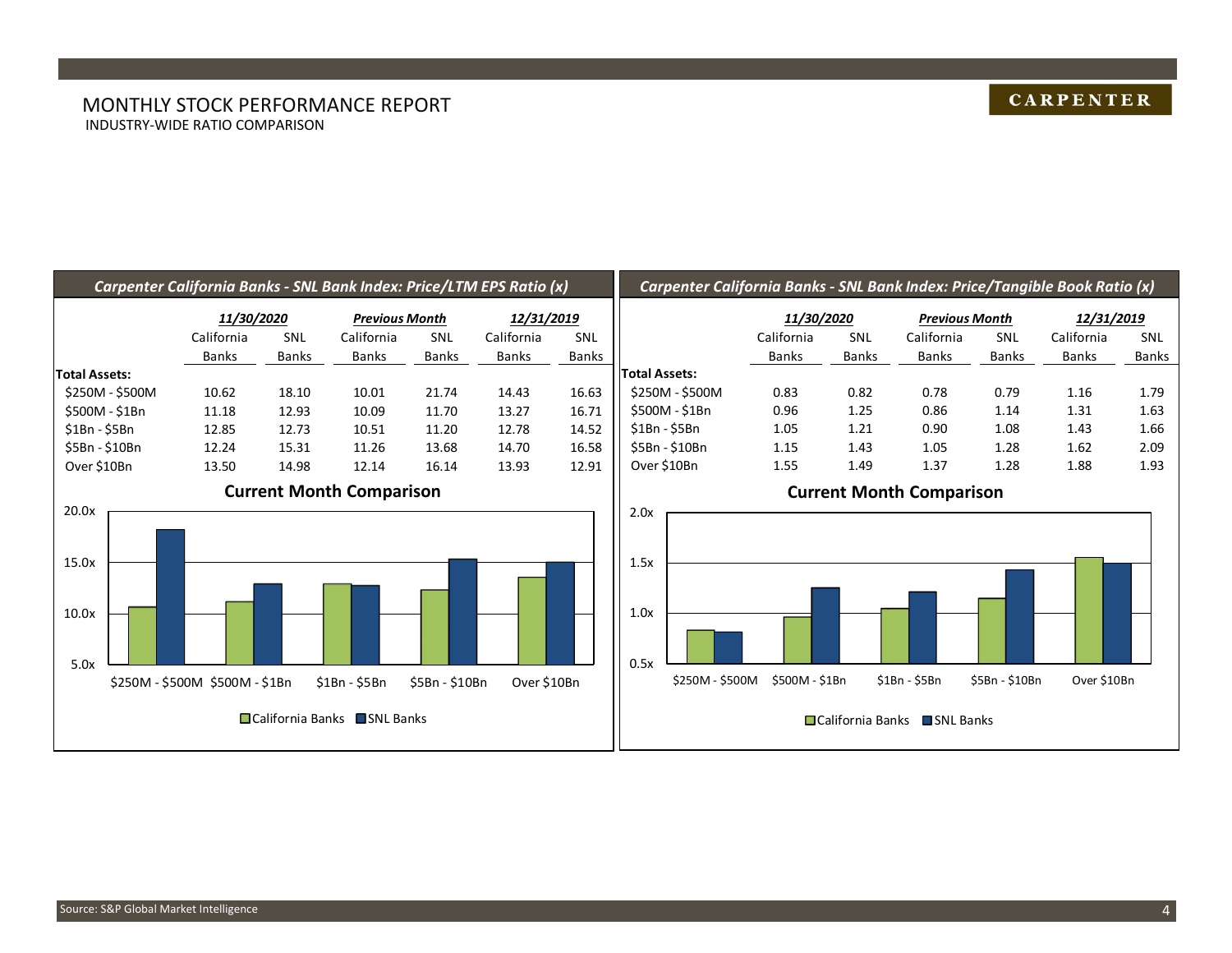#### MONTHLY STOCK PERFORMANCE REPORT CALIFORNIA BANKS AND THRIFTS WITH TOTAL ASSETS LESS THAN \$150 MILLION

## **CARPENTER**

#### **11/30/2020**

|               |                                     |             |            |                |                |            |           |                       |         | -- <i>--</i> ------- |          |
|---------------|-------------------------------------|-------------|------------|----------------|----------------|------------|-----------|-----------------------|---------|----------------------|----------|
| <b>Symbol</b> | <b>Name</b>                         |             | Last Trade | <b>Monthly</b> | <b>Mkt Cap</b> | <b>LTM</b> | Price/    | <b>Monthly Change</b> |         | <b>YTD Change</b>    |          |
|               |                                     | <b>Date</b> | Price (\$) | <b>Volume</b>  | (SMM)          | P/E        | T. Book   | (5)                   | (%)     | (\$)                 | (%)      |
| <b>CABB</b>   | California Business Bank            | 11-Nov      | 0.10       | 23,000         | 14             | <b>NM</b>  | <b>NM</b> | 0.02                  | 30.0%   | $-0.02$              | $-13.3%$ |
| <b>CAIB</b>   | California International Bank, N.A. | 25-Sep      | 0.10       |                |                | <b>NM</b>  | <b>NM</b> | 0.00                  | $0.0\%$ | 0.06                 | 172.2%   |

#### **TOTAL MARKET CAPITALIZATION: \$30 MILLION** *Median NM NM*

| <b>Average</b> | NМ        | NM.       |
|----------------|-----------|-----------|
| <b>Median</b>  | <b>NM</b> | <b>NM</b> |
| High           | 0.00      | 0.00      |
| Low            | 0.00      | 0.00      |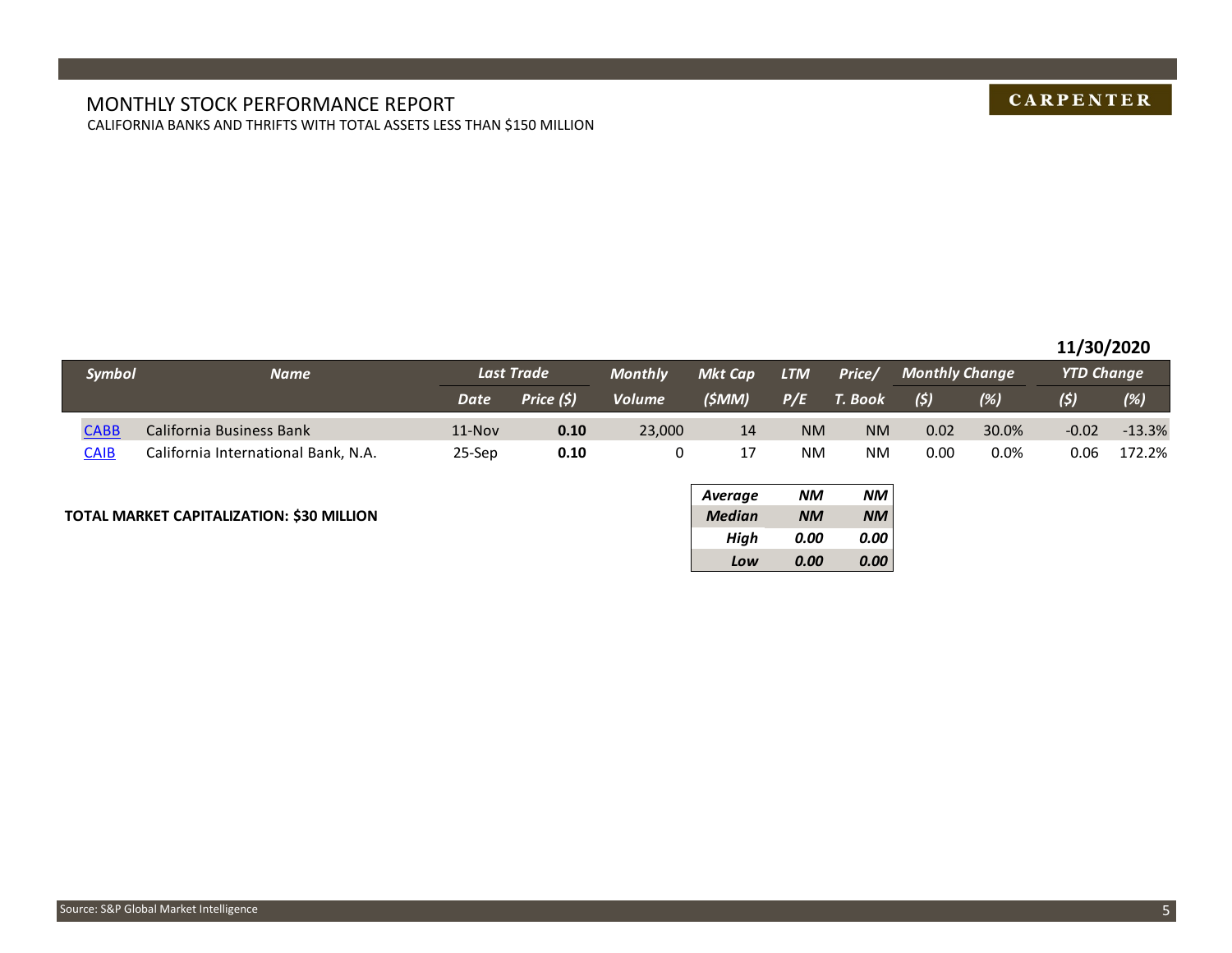#### MONTHLY STOCK PERFORMANCE REPORT CALIFORNIA BANKS AND THRIFTS WITH TOTAL ASSETS BETWEEN \$150 MILLION AND \$250 MILLION

## **CARPENTER**

#### **11/30/2020**

| <b>Symbol</b> | <b>Name</b>                       |             | <b>Last Trade</b> | <b>Monthly</b> | <b>Mkt Cap</b> | LTM       | Price/    | <b>Monthly Change</b> |         | <b>YTD Change</b> |           |
|---------------|-----------------------------------|-------------|-------------------|----------------|----------------|-----------|-----------|-----------------------|---------|-------------------|-----------|
|               |                                   | <b>Date</b> | Price (\$)        | <b>Volume</b>  | (\$MM)         | P/E       | T. Book   | (5)                   | $(\%)$  | (s)               | (%)       |
| <b>FHLB</b>   | <b>Friendly Hills Bank</b>        | 30-Nov      | 8.00              | 26,877         | 16             | 20.51     | 0.82      | 0.70                  | 9.6%    | $-1.86$           | $-18.8%$  |
| <b>GPBI</b>   | Golden Pacific Bancorp, Inc.      | 30-Nov      | 1.65              | 3,500          | <b>NA</b>      | NM        | <b>NM</b> | $-0.05$               | $-2.9%$ | $-0.51$           | $-23.6%$  |
| <b>INFT</b>   | <b>Infinity Bank</b>              | 25-Aug      | 9.20              | 0              | 30             | <b>NM</b> | 1.19      | 0.00                  | 0.0%    | $-1.52$           | $-14.2%$  |
| <b>NRLB</b>   | Northern California Bancorp, Inc. | $10$ -Nov   | 1.80              | 200            |                | NM        | <b>NM</b> | 0.05                  | 2.9%    | $-0.20$           | $-10.0\%$ |

#### **TOTAL MARKET CAPITALIZATION: \$53 MILLION** *Median 20.51 1.00*

| <b>Average</b> | 20.51 | 1.00 |
|----------------|-------|------|
| <b>Median</b>  | 20.51 | 1.00 |
| High           | 20.51 | 1.19 |
| Low            | 20.51 | 0.82 |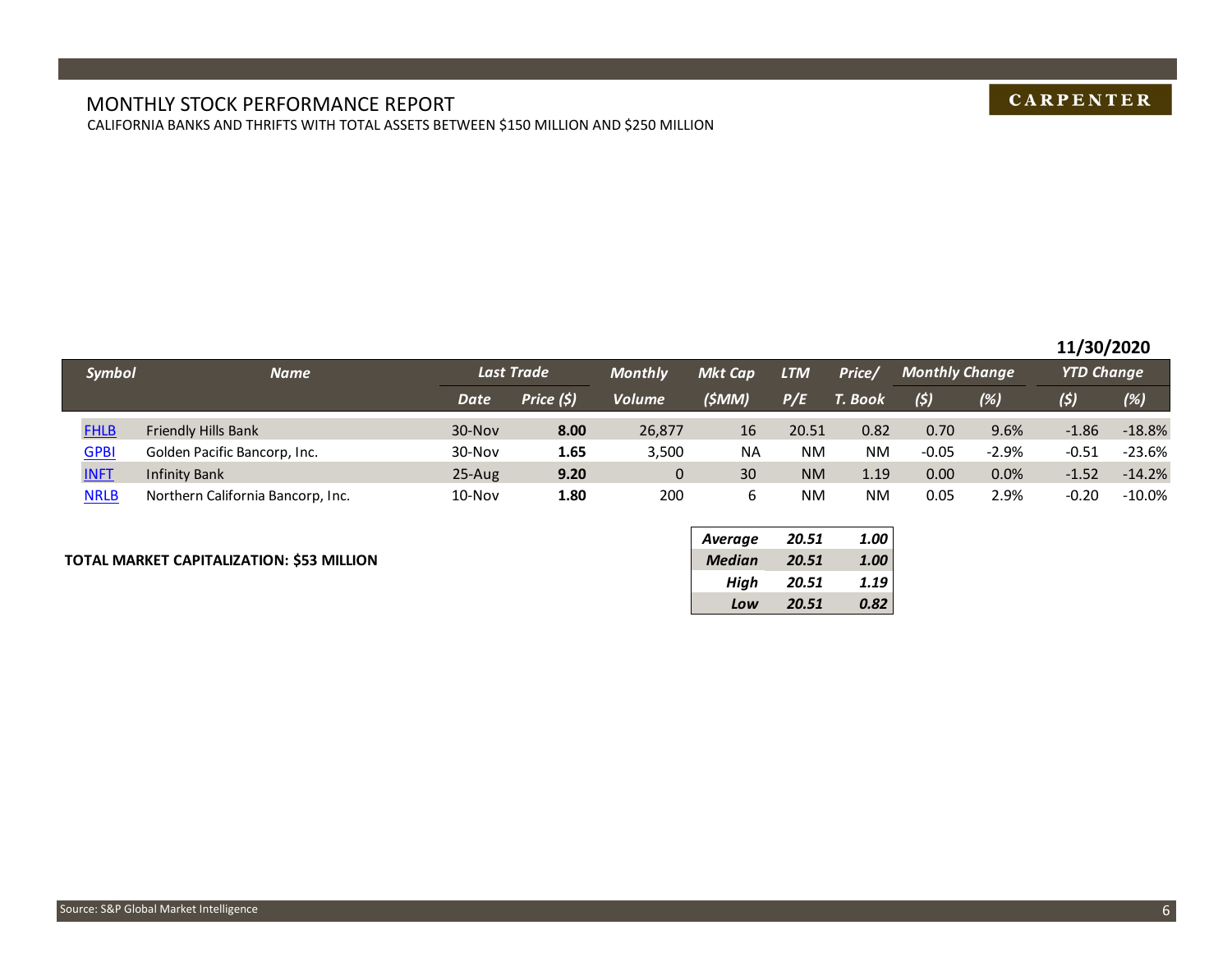## **CARPENTER**

#### MONTHLY STOCK PERFORMANCE REPORT CALIFORNIA BANKS AND THRIFTS WITH TOTAL ASSETS BETWEEN \$250 MILLION AND \$500 MILLION

|               |                                       |          |                   |                |                |            |           |                       |          | 11/30/2020        |          |
|---------------|---------------------------------------|----------|-------------------|----------------|----------------|------------|-----------|-----------------------|----------|-------------------|----------|
| <b>Symbol</b> | <b>Name</b>                           |          | <b>Last Trade</b> | <b>Monthly</b> | <b>Mkt Cap</b> | <b>LTM</b> | Price/    | <b>Monthly Change</b> |          | <b>YTD Change</b> |          |
|               |                                       | Date     | Price $(5)$       | <b>Volume</b>  | (SMM)          | P/E        | T. Book   | (5)                   | (%)      | (5)               | (%)      |
| <b>BSCA</b>   | <b>Bank of Santa Clarita</b>          | 30-Nov   | 10.00             | 9,456          | 37             | <b>NM</b>  | 0.95      | 0.87                  | 9.5%     | $-4.21$           | $-29.6%$ |
| <b>BYFC</b>   | <b>Broadway Financial Corporation</b> | 30-Nov   | 1.72              | 9,668,431      | 47             | <b>NM</b>  | 0.98      | 0.11                  | 6.8%     | 0.18              | 11.7%    |
| <b>CCBC</b>   | Chino Commercial Bancorp              | 30-Nov   | 11.45             | 8,978          | 26             | 10.41      | 0.96      | 1.50                  | 15.1%    | $-2.22$           | $-16.2%$ |
| <b>CFNB</b>   | California First National Bancorp     | 30-Nov   | 14.82             | 15,157         | 152            | 20.87      | 0.76      | $-1.03$               | $-6.5%$  | $-1.83$           | $-11.0%$ |
| <b>CMUV</b>   | <b>CMUV Bancorp</b>                   | 30-Nov   | 9.31              | 14,883         | 21             | 8.03       | 0.72      | 1.40                  | 17.7%    | $-1.29$           | $-12.2%$ |
| <b>CRSB</b>   | <b>Cornerstone Community Bancorp</b>  | 25-Nov   | 17.89             | 14,854         | 27             | 7.92       | 0.92      | 3.44                  | 23.8%    | $-2.11$           | $-10.6%$ |
| <b>CYSM</b>   | Community Bancorp of Santa Maria      | 30-Nov   | 9.36              | 66,268         | 20             | 7.81       | 0.75      | 1.04                  | 12.5%    | $-3.61$           | $-27.8%$ |
| <b>EDVR</b>   | Endeavor Bank                         | 30-Nov   | 8.75              | 34,514         | 23             | <b>NM</b>  | 1.16      | 0.80                  | 10.1%    | $-2.20$           | $-20.1%$ |
| <b>GSBX</b>   | Golden State Bancorp                  | 30-Nov   | 13.65             | 8,329          | 25             | <b>NM</b>  | 0.81      | $-1.85$               | $-11.9%$ | $-1.35$           | $-9.0%$  |
| <b>GVYB</b>   | Golden Valley Bank                    | 25-Nov   | 10.51             | 4,224          | 24             | 6.17       | 0.71      | 0.41                  | 4.1%     | $-3.69$           | $-26.0%$ |
| <b>LIBC</b>   | Liberty Bancorp                       | 9-Oct    | 20.10             | $\mathbf{0}$   | 18             | 18.61      | 0.82      | 0.00                  | 0.0%     | $-9.90$           | $-33.0%$ |
| <b>MNBO</b>   | <b>MNB Holdings Corporation</b>       | 23-Nov   | 41.15             | 1,331          | 19             | <b>NM</b>  | <b>NM</b> | $-2.95$               | $-6.7%$  | $-18.85$          | $-31.4%$ |
| <b>MVLY</b>   | <b>Mission Valley Bancorp</b>         | 30-Nov   | 9.36              | 61,809         | 30             | 16.42      | 0.80      | 1.66                  | 21.6%    | $-4.99$           | $-34.8%$ |
| <b>NCNB</b>   | Northern California National Bank     | $19-Nov$ | 18.95             | 2,427          | 27             | 8.16       | 0.93      | 0.95                  | 5.3%     | $-4.05$           | $-17.6%$ |
| <b>PBKX</b>   | Partners Bank of California           | 30-Nov   | 9.85              | 60,951         | 42             | <b>NM</b>  | <b>NM</b> | 0.56                  | 6.0%     | 0.73              | 8.0%     |
| <b>PFBN</b>   | Pacific Alliance Bank                 | 30-Nov   | 6.62              | 10,000         | 21             | 10.03      | 0.51      | 0.52                  | 8.5%     | $-3.63$           | $-35.4%$ |
| <b>PVBK</b>   | Pacific Valley Bank                   | 24-Nov   | 6.77              | 22,100         | 27             | 9.03       | 0.71      | 0.42                  | 6.6%     | $-2.43$           | $-26.4%$ |
| <b>RWCB</b>   | Redwood Capital Bancorp               | 30-Nov   | 13.53             | 48,272         | 26             | 7.20       | 0.80      | 1.55                  | 12.9%    | $-5.09$           | $-27.3%$ |
| <b>SMAL</b>   | Summit Bancshares, Inc.               | 30-Oct   | 26.00             | $\mathbf 0$    | 31             | 7.43       | 0.85      | 0.00                  | 0.0%     | $-13.00$          | $-33.3%$ |

#### **TOTAL MARKET CAPITALIZATION: \$0.6 BILLION** *Median 8.16 0.81*

| <b>Average</b> | 10.62 | 0.83 |
|----------------|-------|------|
| <b>Median</b>  | 8.16  | 0.81 |
| High           | 20.87 | 1.16 |
| Low            | 6.17  | 0.51 |

I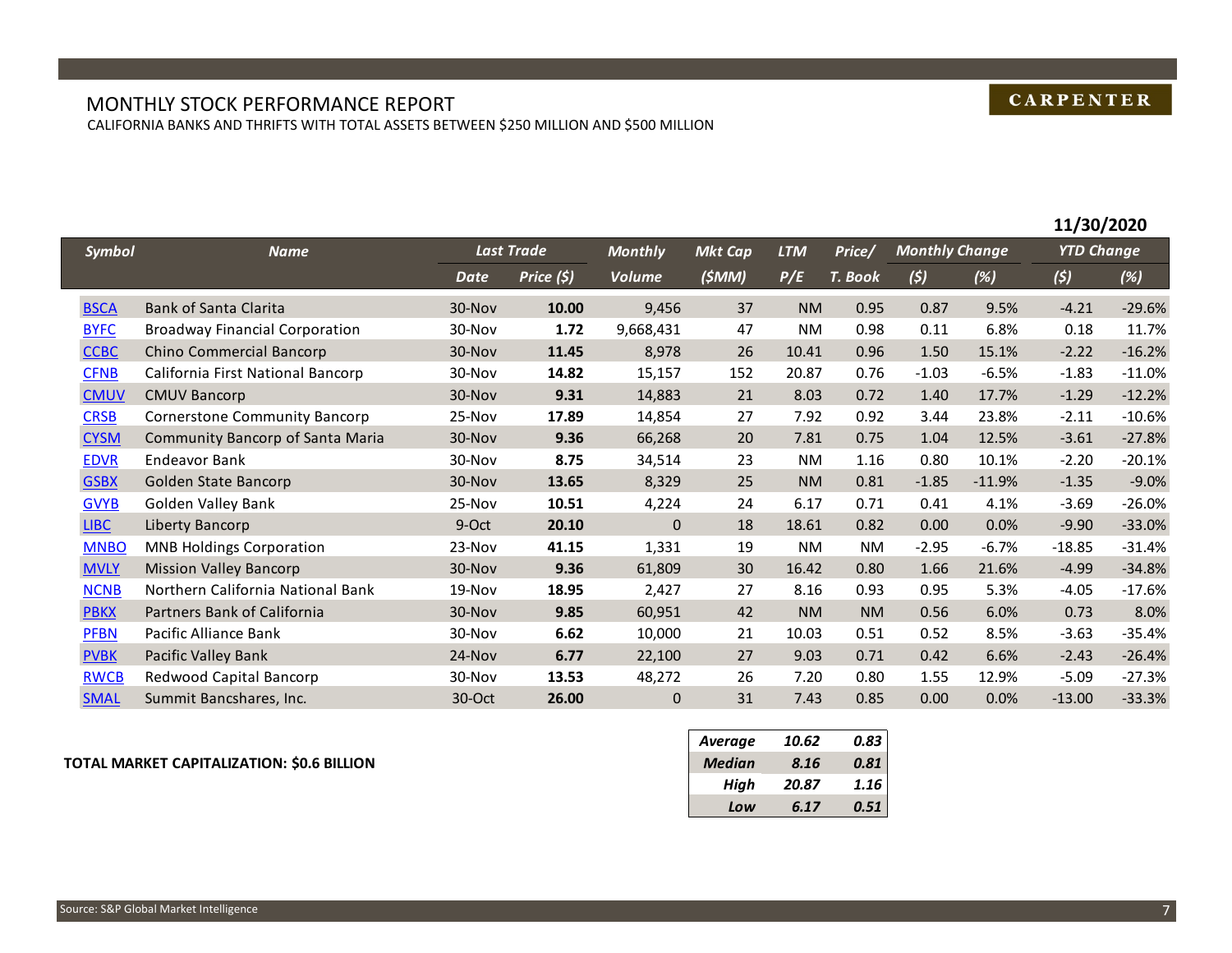#### MONTHLY STOCK PERFORMANCE REPORT CALIFORNIA BANKS AND THRIFTS WITH TOTAL ASSETS BETWEEN \$500 MILLION AND \$1 BILLION

## **CARPENTER**

|               |                                         |          |            |                |                |            |         |                       |       | 11/30/2020        |          |
|---------------|-----------------------------------------|----------|------------|----------------|----------------|------------|---------|-----------------------|-------|-------------------|----------|
| <b>Symbol</b> | <b>Name</b>                             |          | Last Trade | <b>Monthly</b> | <b>Mkt Cap</b> | <b>LTM</b> | Price/  | <b>Monthly Change</b> |       | <b>YTD Change</b> |          |
|               |                                         | Date     | Price (\$) | <b>Volume</b>  | (5MM)          | P/E        | T. Book | (5)                   | (%)   | (5)               | (%)      |
| <b>AMRB</b>   | American River Bankshares               | 30-Nov   | 11.07      | 165,084        | 65             | 10.06      | 0.87    | 0.49                  | 4.7%  | $-3.80$           | $-25.6%$ |
| <b>ARBV</b>   | American Riviera Bank                   | 30-Nov   | 16.10      | 12,764         | 82             | 12.38      | 1.06    | 3.50                  | 27.8% | $-3.70$           | $-18.7%$ |
| <b>BSFO</b>   | Bank of San Francisco                   | $19-Nov$ | 19.75      | 2,573          | 41             | 9.83       | 0.94    | 0.25                  | 1.3%  | $-5.90$           | $-23.0%$ |
| CBYA.A        | Community Bank of the Bay               | 30-Nov   | 5.70       | 19,200         | 50             | 11.63      | 0.83    | 0.78                  | 15.9% | $-1.51$           | $-20.9%$ |
| <b>CFST</b>   | Communities First Financial Corporation | 30-Nov   | 30.75      | 24,822         | 92             | 8.57       | 1.43    | 3.75                  | 13.9% | 2.00              | 7.0%     |
| <b>CWBK</b>   | CommerceWest Bank                       | 30-Nov   | 18.55      | 112,221        | 66             | 11.11      | 1.05    | 1.60                  | 9.4%  | $-5.45$           | $-22.7%$ |
| <b>FISB</b>   | 1st Capital Bank                        | 30-Nov   | 11.35      | 62,010         | 63             | 13.67      | 0.87    | 1.65                  | 17.0% | $-3.91$           | $-25.6%$ |
| <b>PBNK</b>   | Pinnacle Bank                           | 24-Nov   | 8.06       | 38,040         | 43             | 11.04      | 0.77    | 0.99                  | 14.0% | $-3.74$           | $-31.7%$ |
| <b>PEBN</b>   | Pacific Enterprise Bancorp              | 30-Nov   | 14.00      | 66,434         | 43             | 14.15      | 0.76    | 3.25                  | 30.2% | $-7.00$           | $-33.3%$ |
| <b>RVCB</b>   | River Valley Community Bancorp          | 30-Nov   | 22.60      | 16,562         | 54             | 14.97      | 1.18    | 1.61                  | 7.7%  | 2.60              | 13.0%    |
| <b>SSBI</b>   | Summit State Bank                       | 30-Nov   | 13.13      | 105,430        | 80             | 8.42       | 1.17    | 0.83                  | 6.7%  | 0.17              | 1.3%     |
| <b>USMT</b>   | US Metro Bancorp, Inc.                  | 30-Nov   | 2.50       | 30,105         | 41             | 8.31       | 0.60    | 0.30                  | 13.6% | $-1.50$           | $-37.5%$ |

#### **TOTAL MARKET CAPITALIZATION: \$0.7 BILLION** *Median 11.07 0.91*

| <b>Average</b> | 11.18 | 0.96 |
|----------------|-------|------|
| <b>Median</b>  | 11.07 | 0.91 |
| High           | 14.97 | 1.43 |
| Low            | 8.31  | 0.60 |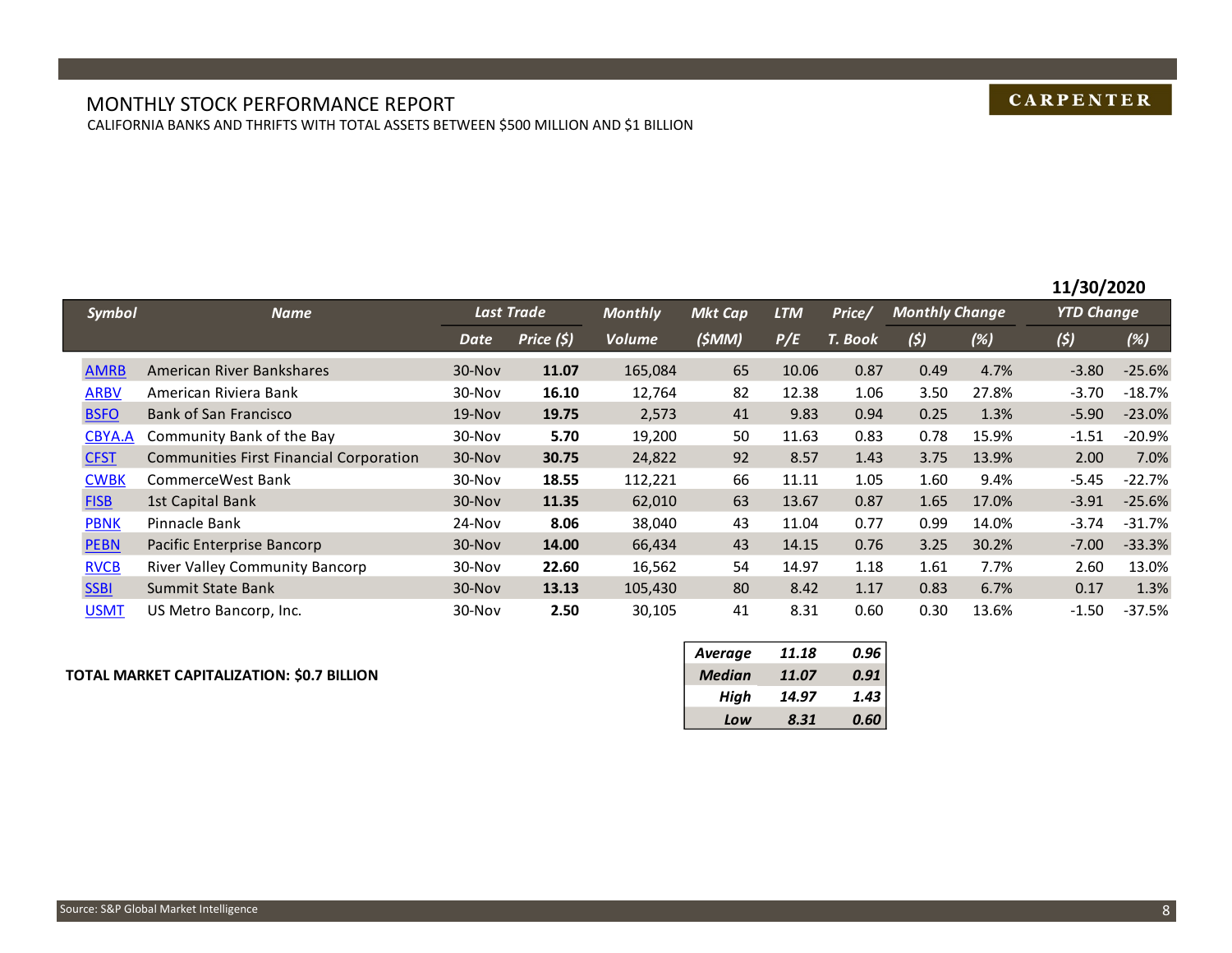## MONTHLY STOCK PERFORMANCE REPORT

I

CALIFORNIA BANKS AND THRIFTS WITH TOTAL ASSETS BETWEEN \$1 BILLION AND \$5 BILLION

## **CARPENTER**

|               | UALIFORNIA BANKS AND THRIFTS WITH TOTAL ASSETS BETWEEN \$1 BILLION AND \$5 BILLION |        |                   |                |                |            |         |                       |         | 11/30/2020        |          |
|---------------|------------------------------------------------------------------------------------|--------|-------------------|----------------|----------------|------------|---------|-----------------------|---------|-------------------|----------|
| <b>Symbol</b> | <b>Name</b>                                                                        |        | <b>Last Trade</b> | <b>Monthly</b> | <b>Mkt Cap</b> | <b>LTM</b> | Price/  | <b>Monthly Change</b> |         | <b>YTD Change</b> |          |
|               |                                                                                    | Date   | Price (\$)        | <b>Volume</b>  | (\$MM)         | P/E        | T. Book | (5)                   | (%)     | (5)               | (%)      |
| <b>AMBZ</b>   | American Business Bank                                                             | 30-Nov | 32.25             | 111,699        | 256            | 10.27      | 1.08    | 7.44                  | 30.0%   | $-3.40$           | $-9.5%$  |
| <b>AVBH</b>   | Avidbank Holdings, Inc.                                                            | 25-Nov | 18.00             | 36,621         | 111            | 10.84      | 0.88    | 4.50                  | 33.3%   | $-6.75$           | $-27.3%$ |
| <b>BCAL</b>   | Southern California Bancorp                                                        | 30-Nov | 12.95             | 143,664        | 122            | 14.39      | 1.19    | 4.05                  | 45.5%   | 0.20              | 1.6%     |
| <b>BCML</b>   | BayCom Corp                                                                        | 30-Nov | 14.40             | 569,308        | 167            | 12.74      | 0.82    | 3.30                  | 29.7%   | $-8.34$           | $-36.7%$ |
| <b>BMRC</b>   | <b>Bank of Marin Bancorp</b>                                                       | 30-Nov | 34.70             | 588,539        | 470            | 15.15      | 1.46    | 4.56                  | 15.1%   | $-10.35$          | $-23.0%$ |
| <b>BOCH</b>   | <b>Bank of Commerce Holdings</b>                                                   | 30-Nov | 9.41              | 681,778        | 157            | 12.06      | 1.00    | 1.40                  | 17.5%   | $-2.16$           | $-18.7%$ |
| <b>BSRR</b>   | Sierra Bancorp                                                                     | 30-Nov | 22.00             | 950,598        | 335            | 9.44       | 1.11    | 2.16                  | 10.9%   | $-7.12$           | $-24.5%$ |
| <b>CALB</b>   | California BanCorp                                                                 | 30-Nov | 16.10             | 265,551        | 131            | 42.37      | 1.04    | 2.45                  | 17.9%   | $-3.90$           | $-19.5%$ |
| <b>CBBI</b>   | CBB Bancorp, Inc.                                                                  | 30-Nov | 7.95              | 68,020         | 81             | 9.03       | 0.53    | 0.75                  | 10.4%   | $-3.20$           | $-28.7%$ |
| <b>CVCY</b>   | Central Valley Community Bancorp                                                   | 30-Nov | 14.25             | 445,062        | 178            | 10.25      | 0.99    | 1.35                  | 10.5%   | $-7.42$           | $-34.2%$ |
| <b>CWBC</b>   | <b>Community West Bancshares</b>                                                   | 30-Nov | 8.55              | 92,678         | 72             | 8.72       | 0.85    | 0.50                  | 6.2%    | $-2.55$           | $-23.0%$ |
| <b>EXSR</b>   | Exchange Bank                                                                      | 25-Nov | 148.00            | 7,759          | 254            | 7.61       | 0.85    | 32.00                 | 27.6%   | $-31.00$          | $-17.3%$ |
| <b>FCBP</b>   | <b>First Choice Bancorp</b>                                                        | 30-Nov | 16.53             | 466,151        | 194            | 8.02       | 1.00    | 2.45                  | 17.4%   | $-10.43$          | $-38.7%$ |
| <b>FMCB</b>   | Farmers & Merchants Bancorp                                                        | 30-Nov | 726.96            | 2,584          | 576            | 9.95       | 1.44    | 21.96                 | 3.1%    | $-41.14$          | $-5.4%$  |
| <b>FNRN</b>   | First Northern Community Bancorp                                                   | 30-Nov | 9.90              | 22,012         | 128            | 10.76      | 0.87    | 1.71                  | 20.9%   | $-1.05$           | $-9.6%$  |
| <b>HTBK</b>   | Heritage Commerce Corp                                                             | 30-Nov | 8.42              | 4,622,939      | 504            | 16.84      | 1.29    | 1.17                  | 16.1%   | $-4.41$           | $-34.4%$ |
| <b>MLGF</b>   | Malaga Financial Corporation                                                       | 30-Nov | 23.90             | 105,027        | 175            | 9.84       | 1.05    | 1.95                  | 8.9%    | 0.90              | 3.9%     |
| <b>MSBC</b>   | <b>Mission Bancorp</b>                                                             | 27-Nov | 65.25             | 5,310          | 133            | 9.14       | 1.36    | 2.50                  | 4.0%    | $-16.66$          | $-20.3%$ |
| <b>OPBK</b>   | OP Bancorp                                                                         | 30-Nov | 7.30              | 587,942        | 110            | 8.49       | 0.78    | 0.87                  | 13.5%   | $-3.07$           | $-29.6%$ |
| <b>OVLY</b>   | Oak Valley Bancorp                                                                 | 30-Nov | 17.92             | 186,688        | 145            | 11.95      | 1.23    | 4.05                  | 29.2%   | $-1.54$           | $-7.9%$  |
| PBAM          | Private Bancorp of America, Inc.                                                   | 30-Nov | 18.00             | 29,643         | 100            | 11.92      | 0.72    | 4.25                  | 30.9%   | $-4.25$           | $-19.1%$ |
| PCB           | PCB Bancorp                                                                        | 30-Nov | 10.89             | 395,068        | 167            | 11.71      | 0.73    | 1.49                  | 15.9%   | $-6.39$           | $-37.0%$ |
| <b>PLBC</b>   | Plumas Bancorp                                                                     | 30-Nov | 23.85             | 176,116        | 124            | 8.87       | 1.30    | 3.73                  | 18.5%   | $-2.53$           | $-9.6%$  |
| <b>PMBC</b>   | Pacific Mercantile Bancorp                                                         | 30-Nov | 5.00              | 1,645,894      | 111            | 23.81      | 0.76    | 1.29                  | 34.8%   | $-3.12$           | $-38.4%$ |
| <b>PROV</b>   | Provident Financial Holdings, Inc.                                                 | 30-Nov | 14.40             | 225,894        | 107            | 16.55      | 0.86    | 1.74                  | 13.7%   | $-7.50$           | $-34.2%$ |
| <b>RBB</b>    | <b>RBB Bancorp</b>                                                                 | 30-Nov | 14.84             | 840,587        | 293            | 9.22       | 0.85    | 2.07                  | 16.2%   | $-6.33$           | $-29.9%$ |
| <b>RCBC</b>   | <b>River City Bank</b>                                                             | 30-Nov | 155.20            | 3,436          | 228            | 8.23       | 0.88    | 2.20                  | 1.4%    | $-54.80$          | $-26.1%$ |
| <b>SBKK</b>   | Suncrest Bank                                                                      | 30-Nov | 9.51              | 52,263         | 116            | 10.01      | 0.95    | 1.19                  | 14.3%   | $-2.17$           | $-18.6%$ |
| <b>SCZC</b>   | Santa Cruz County Bank                                                             | 30-Nov | 40.00             | 19,161         | 154            | 9.22       | 1.13    | 3.50                  | 9.6%    | $-12.50$          | $-23.8%$ |
| $S$           | Silvergate Capital Corporation                                                     | 30-Nov | 35.59             | 7,801,003      | 665            | 32.95      | 2.34    | 13.23                 | 59.2%   | 19.68             | 123.7%   |
| <b>UBFO</b>   | <b>United Security Bancshares</b>                                                  | 30-Nov | 7.05              | 438,697        | 120            | 12.16      | 1.05    | 0.83                  | 13.3%   | $-3.68$           | $-34.3%$ |
| <b>VLLX</b>   | Valley Republic Bancorp                                                            | 30-Nov | 21.30             | 7,326          | 90             | 7.77       | 0.99    | $-1.20$               | $-5.3%$ | $-4.71$           | $-18.1%$ |
| <b>WFCL</b>   | 1867 Western Financial Corporation                                                 | 19-Nov | 7,100.00          | 13             | 634            | 13.69      | 1.10    | 650.00                | 10.1%   | $-1400.00$        | $-16.5%$ |
|               |                                                                                    |        |                   |                | Auerane        | 12R        | 105     |                       |         |                   |          |

#### **TOTAL MARKET CAPITALIZATION: \$7.2 BILLION** *Median 10.27 1.00*

| Average       | 12.85 | 1.05 |
|---------------|-------|------|
| <b>Median</b> | 10.27 | 1.00 |
| High          | 42.37 | 2.34 |
| Low           | 7.61  | 0.53 |